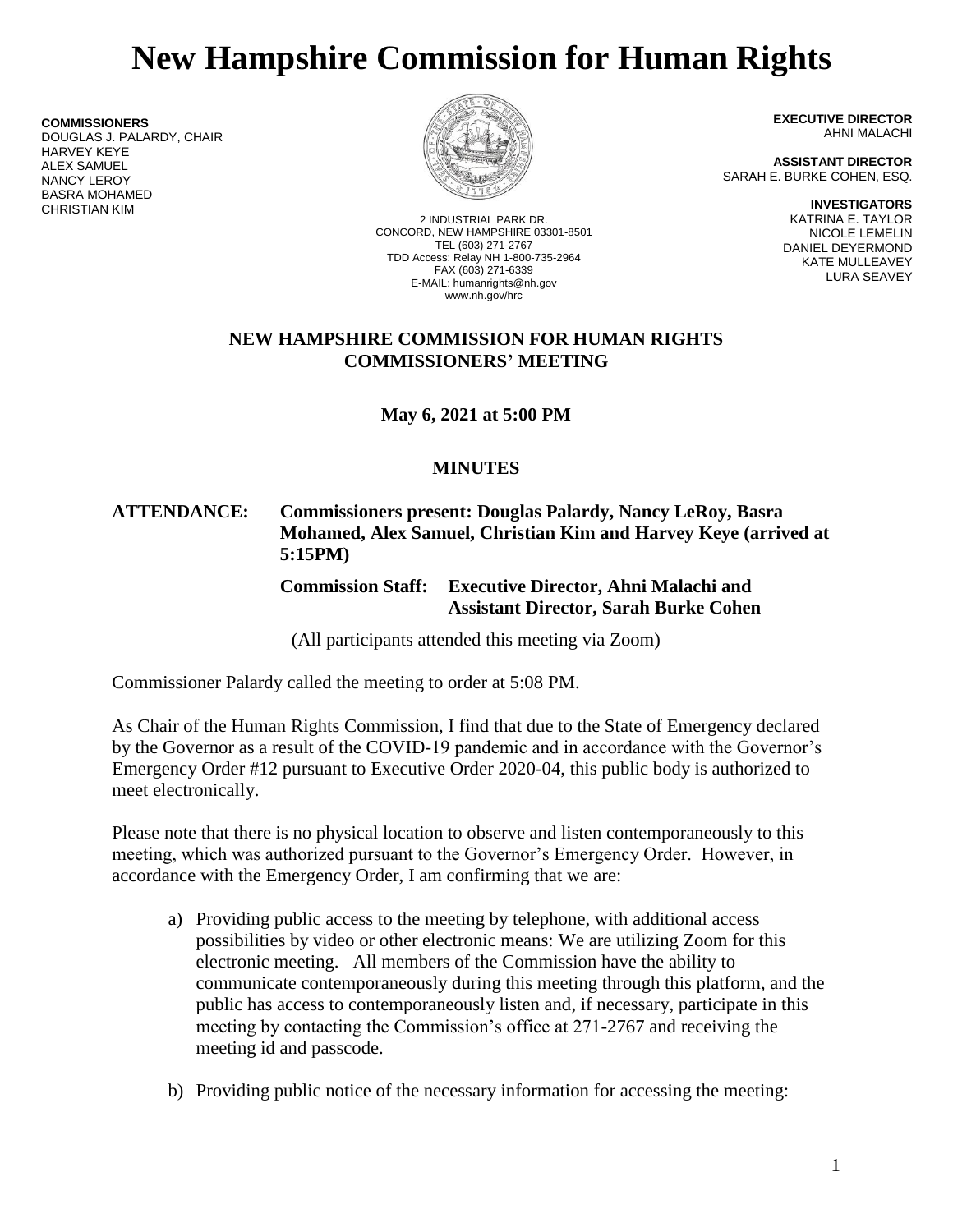We previously gave notice to the public of the necessary information for accessing the meeting, including how to access the meeting telephonically. Instructions have also been provided on the website of the Commission for Human Rights at <nh.gov/hrc>.

- c) Providing a mechanism for the public to alert the public body during the meeting if there are problems with access. If anybody has a problem, please call 271-2767 or email at: <humanrights@nh.gov>.
- d) Adjourning the meeting if the public is unable to access the meeting. In the event the public is unable to access the meeting, the meeting will be adjourned and rescheduled.

Please note that all votes that are taken during this meeting shall be done by roll call vote.

Let's start the meeting by taking a roll call attendance. When each member states their presence, please also state whether there is anyone in the room with you during this meeting, which is required under the Right-to-Know law."

> Commissioner Palardy: home, alone; Commissioner LeRoy: home alone; Commissioner Mohamed: office, alone; Commissioner Kim: home; alone; Commissioner Samuel: home, alone; Commissioner Keye (arrived at 5:15PM): home, alone;

#### **1. PUBLIC COMMENT**

Commissioner Palardy asked if anyone from the public was present and wished to make public comment. There was no response.

## **2. APPROVAL OF APRIL MEETING MINUTES**

Commissioner LeRoy moved and Commissioner Mohamed seconded a motion to approve the April minutes. Roll call: Commissioner Palardy – yea; Commissioner LeRoy - yea; Commissioner Samuel - yea; Commissioner Kim—yea; Commissioner Mohamed —yea. The motion carried.

## **3. OFFICE UPDATES**

Executive Director Malachi gave the office update. The paralegal, Kelly Mederos started and has been great. She has been helpful in drafting orders and conducting legal research. The Intake Coordinator starts tomorrow, May 7. Her name is Johanna "Jonna" Allard. She is coming from NH Employment Security. She has a great skillset and we think she will be more than up to the task of performing intake for the Commission. The part-time Secretary position was posted for the 3<sup>rd</sup> time. The posting closes tomorrow. Director Malachi is hopeful this posting will yield a qualified candidate. Director Malachi and Assistant Director Burke Cohen will begin interviews as soon as possible after the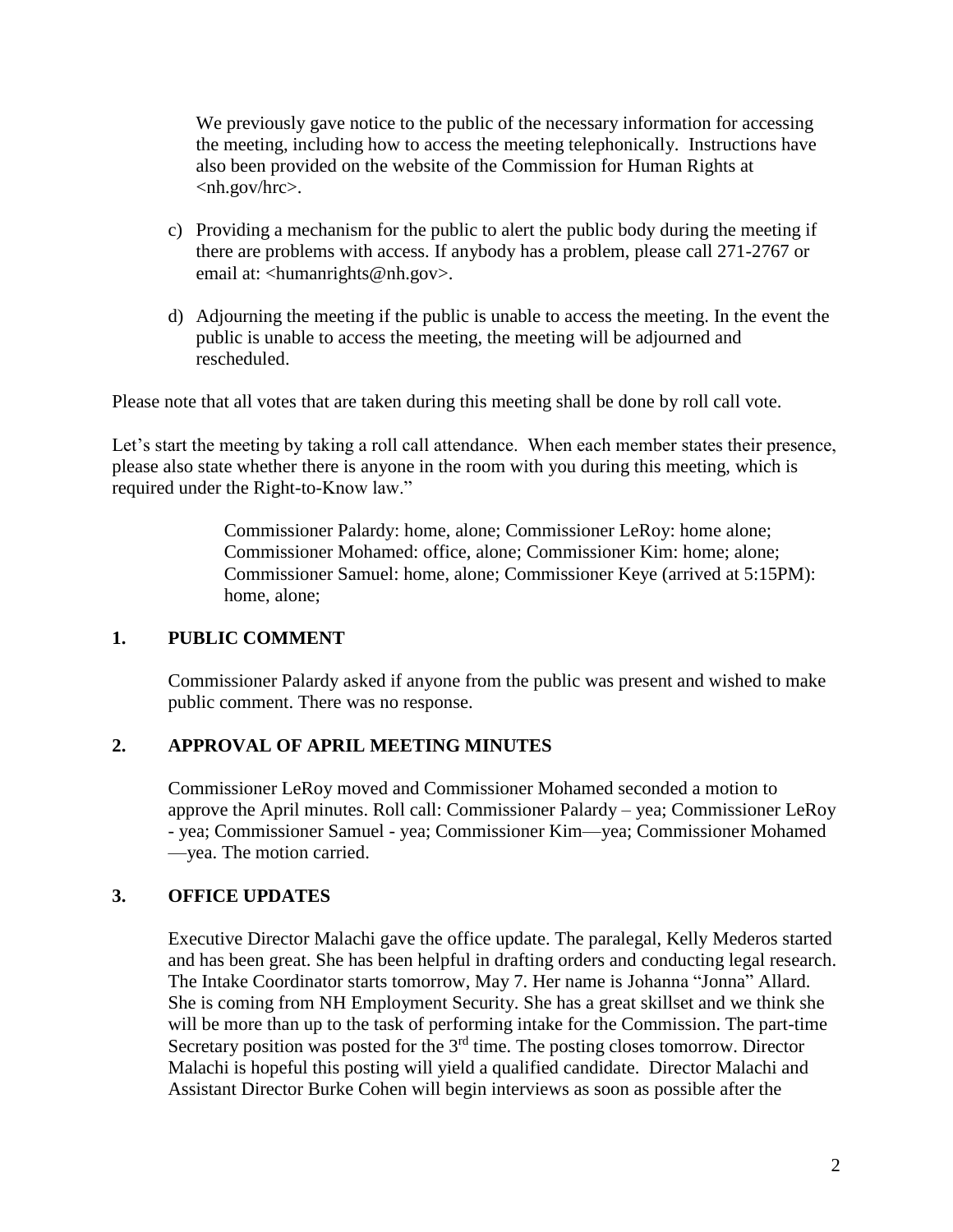candidates are certified. Director Malachi stated there is a budget hearing on April 23. She remains hopeful that the Commission will get the full-time Administrative Assistant and part-time Intake worker as part of the Commission's prioritized needs. Director Malachi stated SB126, which revised the Commission's statute to allow it to be eligible for HUD substantial equivalence is making it through the system and has passed the NH Senate and is progressing through the NH House. Director Malachi will be in touch with Greg Carson to further discuss the Commission's next steps in becoming eligible as substantially equivalent and therefore, eligible for a HUD contract. Commissioner Keye interjected that he was proud of the progress the Commission is making with regard to this legislation.

#### **4. REVIEW OF INVESTIGATOR CASE LOAD**

Assistant Director Burke Cohen stated the NHCHR does not currently have a contract amount for EEOC. We have decided to report the number as our proposed case amount which is 200 cases. The NHCHR is currently at 49% of its proposed contract.

Assistant Director Burke Cohen said cases continue to be steadily filed by both *pro se* complainants and attorney represented complainants. With the start of the Intake Coordinator, she is hopeful this will allow the investigators to move away from having to do the added intake task and back to moving cases forward through investigation. Commissioner Keye asked how we can measure discriminatory practices in NH and if there is less discrimination. Assistant Director Burke Cohen stated that the Commission's action as both enforcement agency and educator continues to discourage discriminatory practices in the areas over which we have jurisdiction such as employment, housing, public accommodation and public education.

## **5. HEARING SCHEDULE UPDATE**

Assistant Director Burke Cohen discussed the hearing scheduling. She stated a hearing is scheduled for May 19 and 20. There may be another hearing scheduled for August depending on how the parties proceed.

## **6. OTHER BUSINESS**

#### **a. IN-PERSON MEETINGS**

Director Malachi stated the Governor's Order allowing the Commission to meet remotely will soon expire. This means the Commission will again need to meet in-person. This means in order to meet the Commission will need to have an inperson quorum, which would allow others to participate electronically or telephonically if necessary. Commissioner Palardy and Commissioner LeRoy asked when specifically the order expired. Director Malachi was unsure, but understands that it is soon, likely the next few weeks. The Commissioners discussed holding an in-person meeting within the next few months.